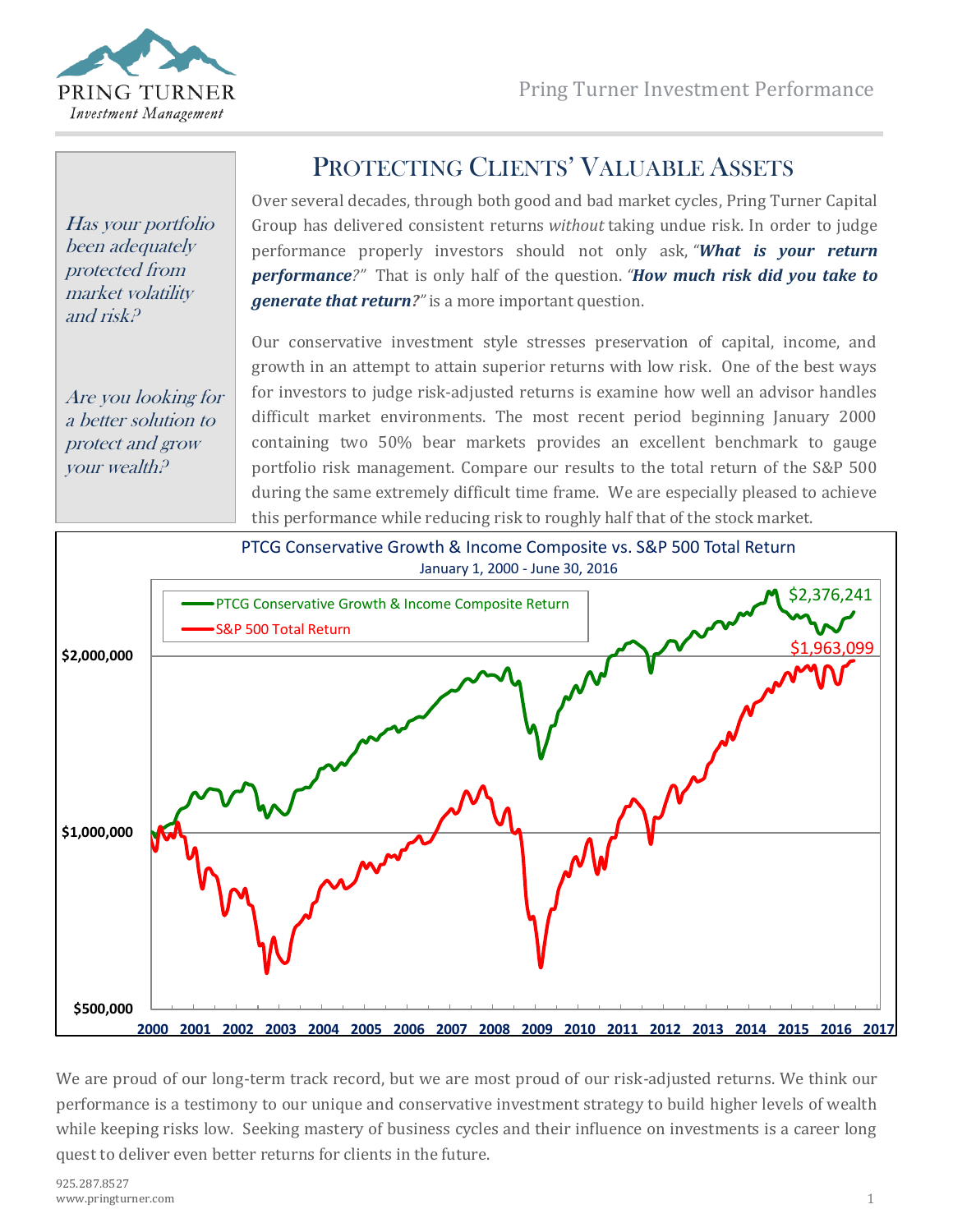# **Pring Turner Capital Group CONSERVATIVE GROWTH & INCOME COMPOSITE**

| Year    | <b>Total Assets</b><br>(Millions) |           | Number of       | Composite<br><b>Performance</b> | <b>S&amp;P 500</b>  | <b>Annualized 3-Year</b><br><b>Standard Deviation</b> |                    | <b>Internal</b><br>Composite |
|---------|-----------------------------------|-----------|-----------------|---------------------------------|---------------------|-------------------------------------------------------|--------------------|------------------------------|
| End     | Firm                              | Composite | <b>Accounts</b> | <b>Net</b>                      | <b>Total Return</b> | Composite                                             | <b>S&amp;P 500</b> | <b>Dispersion</b>            |
| $*2016$ | 138                               | 86        | 170             | 6.64%                           | 3.83%               | 7.3%                                                  | 11.3%              |                              |
| 2015    | 132                               | 84        | 175             | $(4.77\%)$                      | 1.38%               | 7.2%                                                  | 10.5%              | 1.6%                         |
| 2014    | 153                               | 94        | 175             | $(1.44\%)$                      | 13.69%              | 6.9%                                                  | 9.0%               | 2.6%                         |
| 2013    | 154                               | 108       | 194             | 9.63%                           | 32.39%              | 7.9%                                                  | 11.9%              | 3.3%                         |
| 2012    | 144                               | 99        | 189             | 6.31%                           | 16.00%              | 9.3%                                                  | 15.1%              | 1.9%                         |
| 2011    | 129                               | 93        | 190             | $(0.79\%)$                      | 2.12%               | 11.9%                                                 | 18.7%              | 3.7%                         |
| 2010    | 126                               | 90        | 172             | 15.31%                          | 15.06%              | 13.1%                                                 | 21.9%              | 3.5%                         |
| 2009    | 104                               | 74        | 156             | 16.80%                          | 26.45%              | 11.9%                                                 | 19.6%              | 4.3%                         |
| 2008    | 77                                | 58        | 143             | $(17.92\%)$                     | $(37.00\%)$         | 8.9%                                                  | 15.1%              | 5.8%                         |
| 2007    | 93                                | 69        | 141             | 7.41%                           | 5.50%               | 4.0%                                                  | 7.7%               | 3.0%                         |
| 2006    | 76                                | 54        | 133             | 14.87%                          | 15.79%              | 4.2%                                                  | 6.8%               | 4.2%                         |
| 2005    | 67                                | 49        | 132             | 4.76%                           | 4.89%               | 5.4%                                                  | 9.0%               | 3.5%                         |
| 2004    | 59                                | 43        | 116             | 12.03%                          | 10.87%              | 7.8%                                                  | 14.9%              | 3.8%                         |
| 2003    | 52                                | 37        | 109             | 16.63%                          | 28.69%              | 8.4%                                                  | 18.1%              | 5.7%                         |
| 2002    | 44                                | 31        | 99              | $(6.19\%)$                      | $(22.11\%)$         | 8.2%                                                  | 18.6%              | 4.8%                         |
| 2001    | 19                                | 14        | 27              | 1.26%                           | $(11.88\%)$         | $\qquad \qquad -$                                     | $-$                | 3.3%                         |
| 2000    | 17                                | 12        | 24              | 15.79%                          | $(9.09\%)$          | $\hspace{0.05cm} \textbf{--}$                         | --                 | 3.6%                         |

\*Year to Date – Thru  $6/30/2016$ 

| <b>January 1, 2000- June 30, 2016</b> | <b>PTCG Conservative Growth &amp; Income Composite Return</b> | <b>S&amp;P 500 Total Return</b> |
|---------------------------------------|---------------------------------------------------------------|---------------------------------|
| **Average Annual Return               | 5.76%                                                         | $5.36\%$                        |
| Average Annual Standard Deviation     | 8.47%                                                         | 15.05%                          |
| Beta                                  | 0.48                                                          |                                 |

**\*\*** Average Annual Return is calculated by averaging all monthly returns then annualizing that monthly average return figure.

#### **Compliance Statement**

Pring Turner Capital Group ("Pring Turner") claims compliance with the Global Investment Performance Standards (GIPS®) and has prepared and presented this report in compliance with the GIPS standards. Pring Turner has not been independently verified.

## **Definition of Pring Turner**

Pring Turner is registered with the U.S. Securities and Exchange Commission under the Investment Advisers Act of 1940. The firm offers investment management services to individuals, IRAs, family trusts, corporations, corporate retirement plans, foundations and, as sub-adviser, to other investment advisers.

## **List and Description of the Firm's Composite(s)**

A complete list and description of all of the firm's composites is available upon request.

#### **Formal Description of the Composite**

The Composite was created on November 2011 and was previously referred to as the "Conservative Growth Composite" up and until October 2011. It is comprised of fee-paying; fully discretionary accounts managed by the firm without substantial liquidity or investment management constraints. The Composite includes portfolios following our conservative investment style that stresses preservation of capital, income, and growth to attain superior returns with low risk through both good and bad market cycles. The minimum account size for this Composite is \$50,000.

#### **Currency**

Valuations are computed and performance is reported in United States dollars (\$). Total firm assets represent the aggregate fair market value of all discretionary and non-discretionary assets managed by the firm and include all fee and